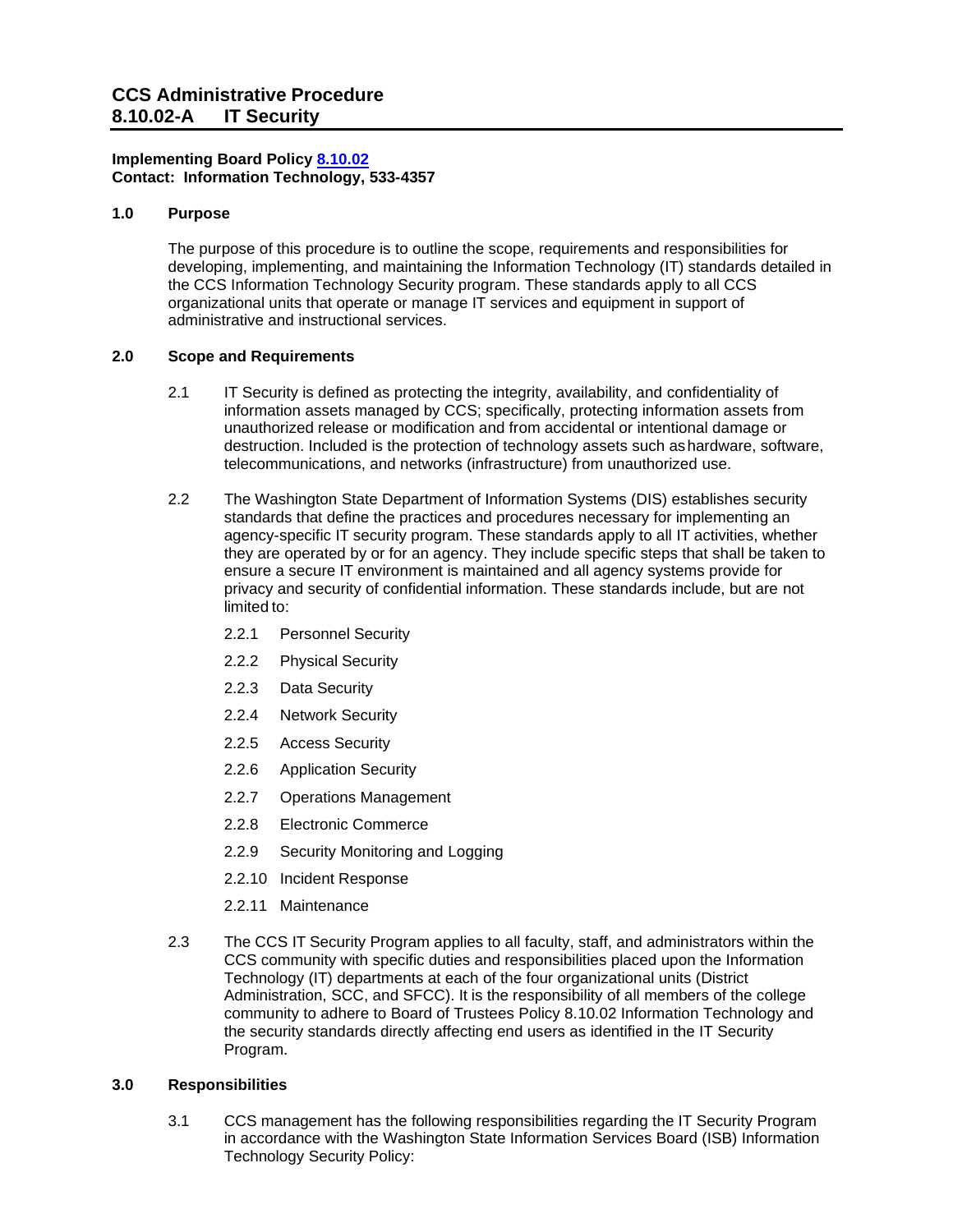- 3.1.1 Pursuant to RCW 43.105.017(3), agency heads are responsible for the oversight of their respective agency's IT security and shall confirm in writing that the agency is in compliance with these standards. The annual security verification letter shall be included in the agency IT portfolio and submitted to the ISB. The verification indicates review and acceptance of agency security processes, procedures, and practices as well as updates to them since the last approval. The head of each agency shall provide annual certification to the ISB by December 31 of each year that an IT Security Program has been developed and implemented. CCS submits one letter of compliance, signed by the chancellor, on behalf of all organizational units.
- 3.1.2 CCS shall have an audit performed once every three years for compliance with IT Security Policy and Standards. This audit shall be performed by parties independent of the agency's IT organization. CCS is required to maintain documentation showing the results of the audit and corrective action plans for any material deficiencies identified by the audit.
- 3.1.3 All IT security program documentation shall be written in a clear, compelling, non-technical manner. Some IT security program documentation may contain sensitive information about the agency's business, communications, and computing operations or employees. Such information is to be shared onlywith personnel who need it to perform their official duties. Security program documentation, as prescribed in RCW 42.17.310(1)(ww) and (ddd), should be clearly labeled as "Computer Security Information."
- 3.2 Compliance with DIS Security Policies: CCS shall operate in a manner consistent with the goals of the DIS IT Security Policies and Standards to maintain a shared, trusted environment within the Washington Community and Technical College (WCTC) system for the protection of sensitive data and business transactions. CCS shall provide secure business applications, infrastructures, and procedures for addressing the business needs of its four operating units.
- 3.3 Principles of Shared Security: CCS subscribes to the following principles of shared security:
	- 3.3.1 CCS shall assure that appropriate security standards are considered and met when developing or purchasing application systems or data access tools;
	- 3.3.2 CCS shall recognize and support the necessity of authenticating external parties needing access to sensitive information and applications;
	- 3.3.3 CCS shall develop and follow security standards for securing workstations, servers, telecommunications, and data access within its network; and
	- 3.3.4 CCS shall follow security standards established for creating secure sessions for application access.
- 3.4 Secure Internet Applications: CCS ensures that all Internet-based applications that conduct transactions for state business, with other public entities, citizens and business adhere to the DIS standards for developing and documenting secure Internet applications.
- 3.5 Employee Training: CCS ensures staff is trained in IT security awareness, and that technical staff receive the appropriate training commensurate with their job responsibilities.